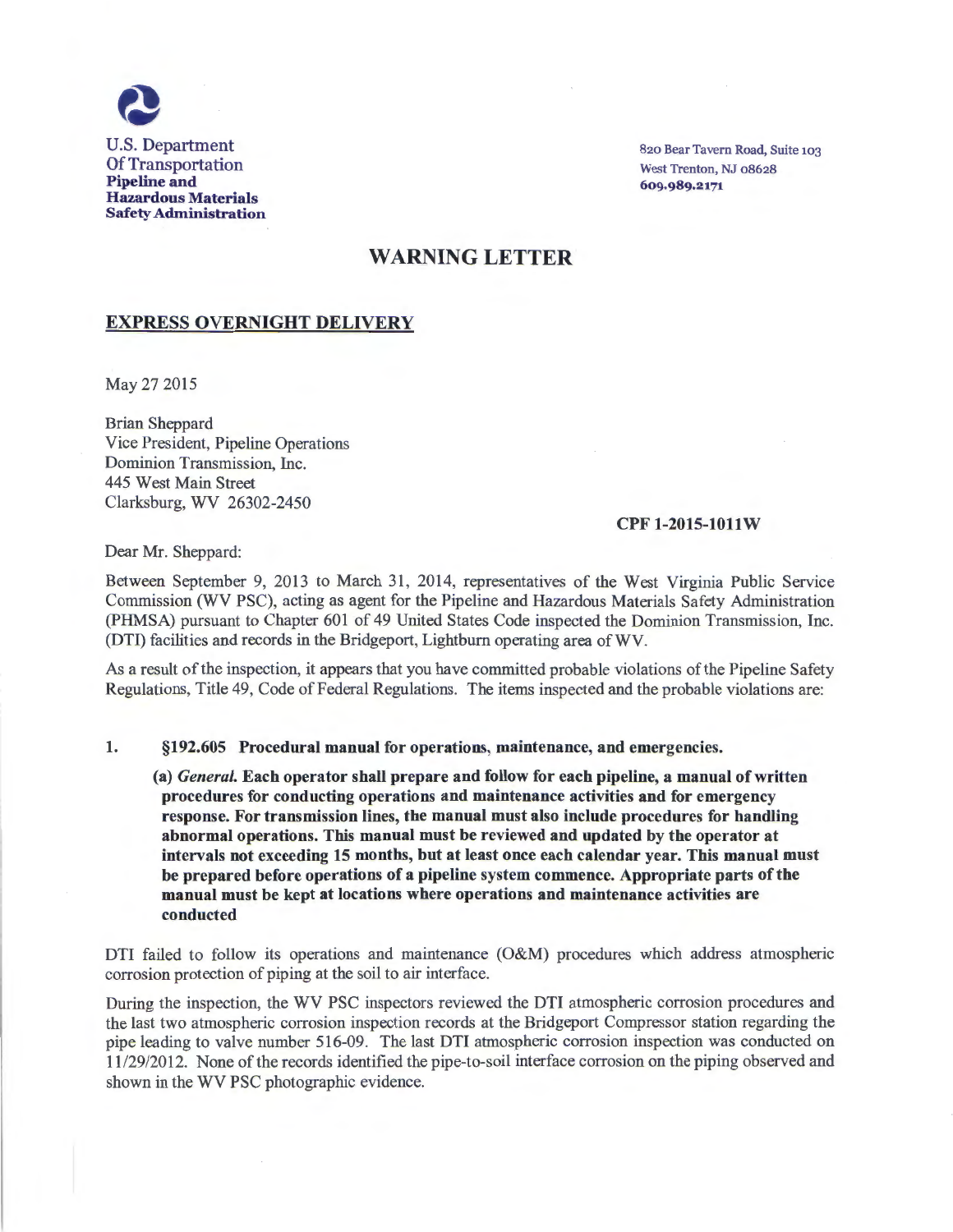2. §192.605 Procedural manual for operations, maintenance, and emergencies.

(a) *General.* Each operator shall prepare and follow for each pipeline, a manual of written procedures for conducting operations and maintenance activities and for emergency response. For transmission lines, the manual must also include procedures for handling abnormal operations. This manual must be reviewed and updated by the operator at intervals not exceeding 15 months, but at least once each calendar year. This manual must be prepared before operations of a pipeline system commence. Appropriate parts of the manual must be kept at locations where operations and maintenance activities are conducted

DTI failed follow their procedure for calculating the capacity of relief valves. Dominion Transmission, Inc. Relief Valve and Regulator Calculator Operation Manual dated January 11, 2010 Paragraph 1.1.3. states "Model input data includes a full description of the valve installation (i.e. description of upstream and downstream pipe configuration). Calculation includes pressure loss through upstream and downstream pipe to estimate valve flow capacity."

During the inspection, the WV PSC reviewed DTI records from 2009 through 2013. The table below identifies the stations and devices where DTI failed to consider the length/size of inlet piping and / or failed to consider the length/size of outlet piping when calculating the capacity of the relief valves.

| 101-003<br>101-002 | 5/13/2009<br>5/17/2010<br>7/11/2011<br>9/5/2012<br>9/6/2013<br>5/18/2009<br>5/20/2010 | <b>No</b><br><b>No</b><br>No<br>No<br>No<br><b>No</b> | No<br>No<br>Yes<br>No<br>No<br><b>No</b> |
|--------------------|---------------------------------------------------------------------------------------|-------------------------------------------------------|------------------------------------------|
|                    |                                                                                       |                                                       |                                          |
|                    |                                                                                       |                                                       |                                          |
|                    |                                                                                       |                                                       |                                          |
|                    |                                                                                       |                                                       |                                          |
|                    |                                                                                       |                                                       |                                          |
|                    |                                                                                       |                                                       |                                          |
|                    |                                                                                       | <b>No</b>                                             | <b>No</b>                                |
|                    | 7/12/2011                                                                             | <b>No</b>                                             | Yes                                      |
|                    | 9/5/2012                                                                              | Yes                                                   | No                                       |
|                    | 9/9/2013                                                                              | No                                                    | Yes                                      |
| 101-005            | 5/18/2009                                                                             | <b>No</b>                                             | No                                       |
|                    | 5/20/2010                                                                             | <b>No</b>                                             | No                                       |
|                    | 7/12/2011                                                                             | Yes                                                   | Yes                                      |
|                    | 9/5/2012                                                                              | Yes                                                   | Yes                                      |
|                    | 9/9/2013                                                                              | <b>No</b>                                             | Yes                                      |
|                    | 5/18/2009                                                                             | No                                                    | No                                       |
|                    | 5/20/2010                                                                             | <b>No</b>                                             | N <sub>o</sub>                           |
|                    | 7/12/2011                                                                             | <b>No</b>                                             | Yes                                      |
|                    | 9/5/2012                                                                              | Yes                                                   | No                                       |
|                    | 9/9/2013                                                                              | No                                                    | Yes                                      |
|                    | 101-007                                                                               |                                                       |                                          |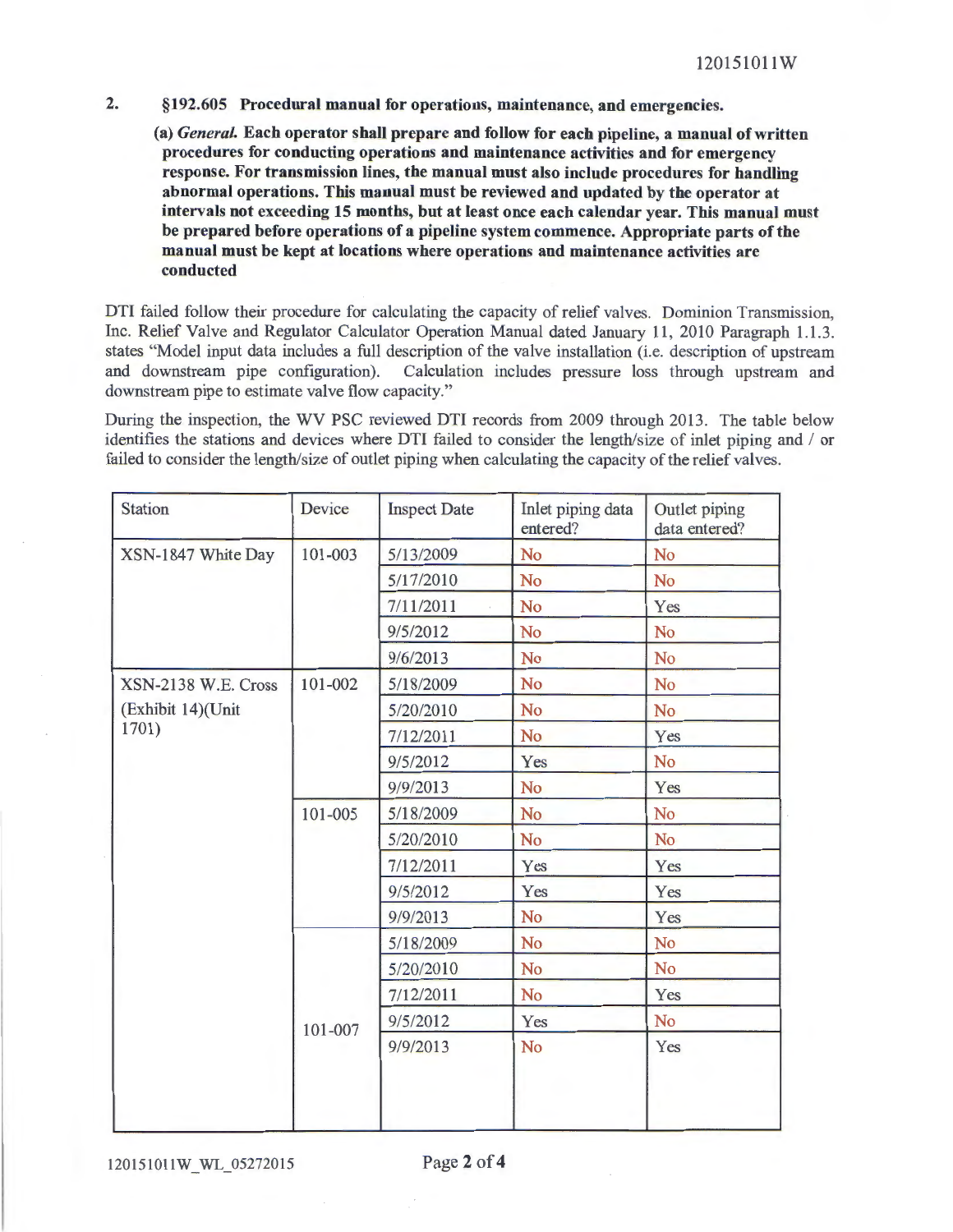| XSN-1719 Sylvester | 101-007 | 7/12/2011 | <b>No</b>      | Yes |
|--------------------|---------|-----------|----------------|-----|
|                    |         | 10/5/2012 | No             | Yes |
|                    |         | 9/9/2013  | <b>No</b>      | Yes |
|                    | 101-008 | 7/12/2011 | No             | Yes |
|                    |         | 10/5/2012 | <b>No</b>      | Yes |
|                    |         | 9/9/2013  | No             | Yes |
| XSN-1709 Twilight  | 101-007 | 7/12/2011 | Yes            | Yes |
|                    |         | 10/5/2012 | Yes            | Yes |
|                    |         | 9/9/2013  | <b>No</b>      | Yes |
|                    |         | 10/2/2013 | <b>No</b>      | Yes |
| XSN-1801 Auburn    | 101-003 | 6/7/2011  | N <sub>o</sub> | Yes |
|                    |         | 8/19/2012 | Yes            | Yes |
|                    |         | 8/13/2013 | N <sub>o</sub> | Yes |
|                    |         | 1/6/2014  | N <sub>o</sub> | Yes |

### 3. §192. 743 Pressure limiting and regulating stations: Capacity of relief devices.

(b) If review and calculations are used to determine if a device has sufficient capacity, the calculated capacity must be compared with the rated or experimentally determined relieving capacity of the device for the conditions under which it operates. After the initial calculations, subsequent calculations need not be made if the annual review documents that parameters have not changed to cause the rated or experimentally determined relieving capacity to be insufficient.

DTI failed to properly calculate the relief valve capacity for Relief Valve 003 (RV -003) at regulator station XS-1979. According to DTI, RV-003 is the primary over pressure protection device for the regulator station. During the inspection, WVPSC staff reviewed relief valve capacity calculations for RV-003 from 2009 through 2013.

The DTI records indicated that the capacity of RV-003 was 69,000 Standard Cubic Feet per Hour (SCFH). After additional communications between WV PSC inspectors and DTI, DTI explained that someone at DTI must have mistyped the capacity number from the relief device manufacturer's capacity chart when entering the data into the DTI record for RV-003. The correct capacity of RV-300 should have been 40,000 SCFH, and not 60,000 SCFH.

Under 49 United States Code, § 60122, you are subject to a civil penalty not to exceed \$200,000 per violation per day the violation persists up to a maximum of \$2,000,000 for a related series of violations. For violations occurring prior to January 4, 2012, the maximum penalty may not exceed \$100,000 per violation per day, with a maximum penalty not to exceed \$1,000,000 for a related series of violations. We have reviewed the circumstances and supporting documents involved in this case, and have decided not to conduct additional enforcement action or penalty assessment proceedings at this time. We advise you to correct the item(s) identified in this letter. Failure to do so will result in Dominion Transmission, Inc. being subject to additional enforcement action.